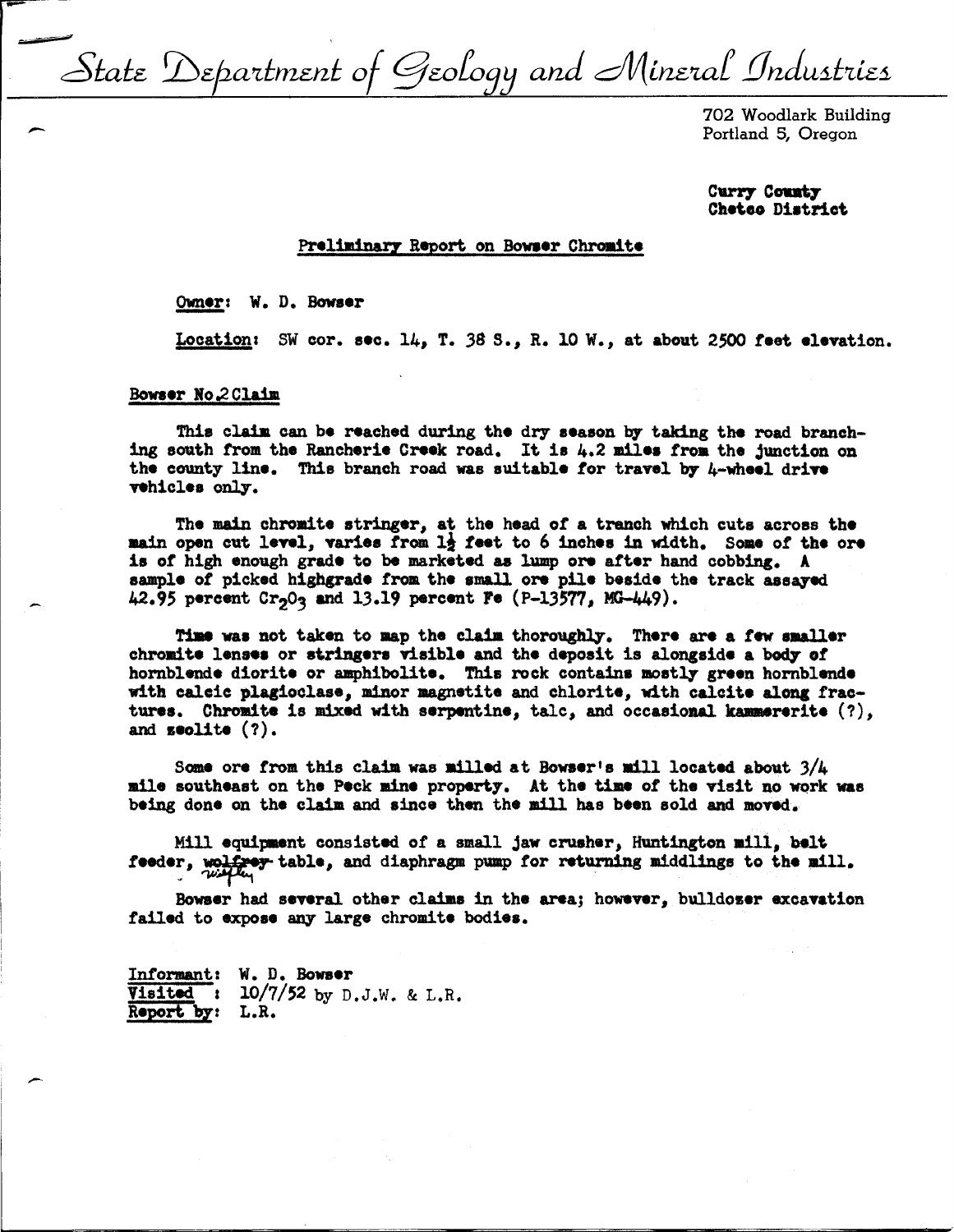# CRIB MINERAL RESOURCES FILE 12

|  | CECURO IUENIIFICAIIUN |               |
|--|-----------------------|---------------|
|  | RECORD NO             | M060598       |
|  | RECORD TYPE           | XIM           |
|  | COUNTRY/ORGANIZATION. | 11565         |
|  | DEPOSIT NO.           | DDGMI 100-227 |
|  | MAP CODE NO. DF REC   |               |

#### REPORTER

Chetro District

UPDATED.......................... 81 02 BY .............................. FERNS, MARK L. (BRODKS, HOWARD C.)

NAME AND LOCATION BOWSER DEPOSIT NAME................

COUNTRY CODE.................. US COUNTRY NAME: UNITED STATES

STATE CODE................ OR STATE NAME: OREGON

COUNTY .................... CURRY DRAINAGE AREA............. 17100311 PACIFIC NORTHWEST PHYSIDGRAPHIC PROV....... 13 KLAMATH MOUNTAINS LAND CLASSIFICATION....... 41

QUAD SCALE QUAD NO OR NAME 1: 62500 PEARSOLL PEAK

LATITUDE LONGITUDE  $42 - 15 - 18N$  $123 - 51 - 13k$ 

UTM NORTHING UTM EASTING UTM ZONE NO 4678236.3 429591.2  $+10$ 

TWP....... OBBS RANGE.... 010W SECTION.. 22 23 MERIDIAN. W.M.

ALTITUDE.. 2550

COMMODITY INFORMATION COMMODITIES PRESENT........... CR

PRODUCER(PAST OR PRESENT): MAJOR PRODUCTS.. CR

ORE MATERIALS (MINERALS, ROCKS, ETC.):